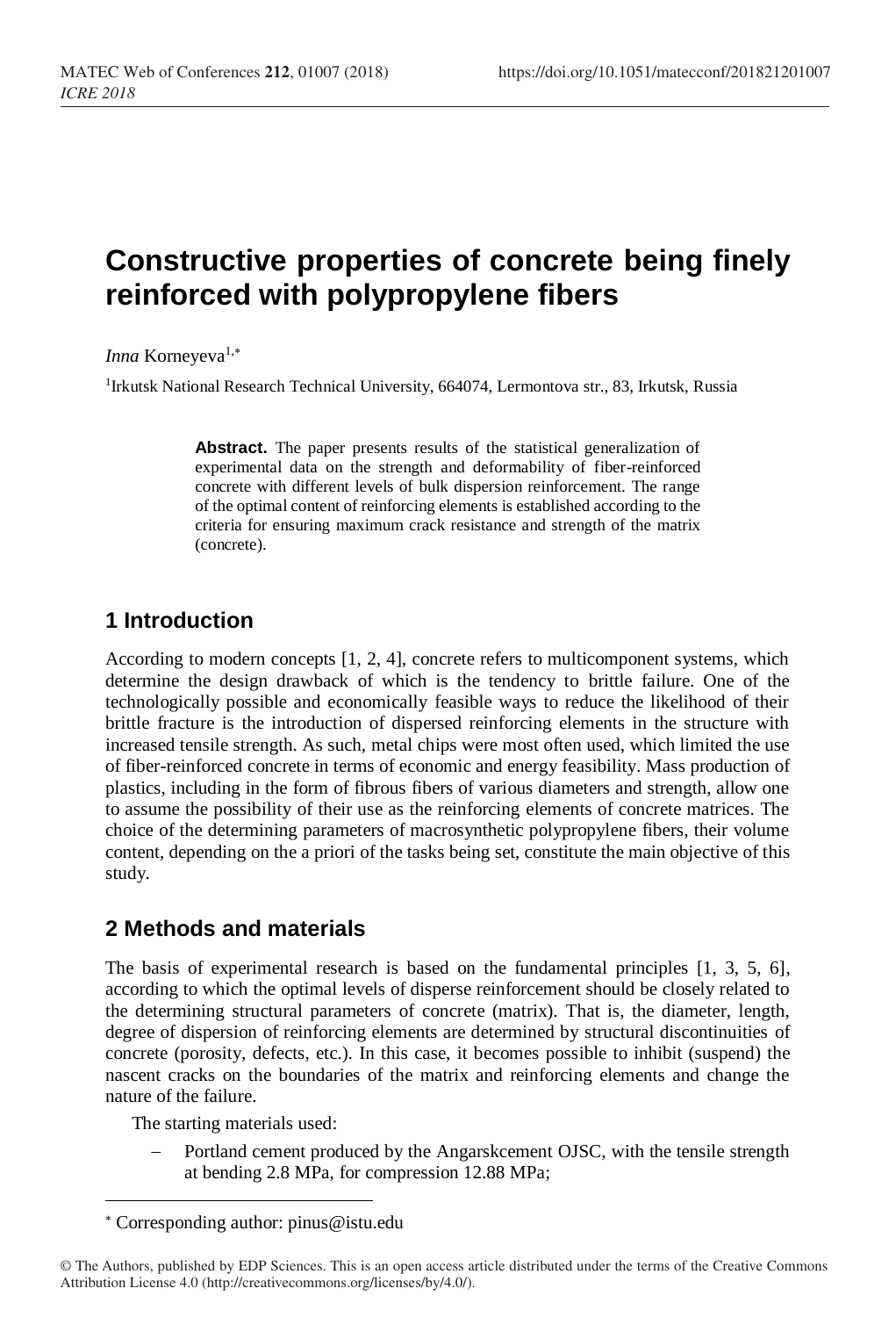- Sand of local composition (Table 1);
- Rubble granite with a maximum grain size of 10 mm;
- − Polypropylene macrosynthetic fiber produced by the Technopoli-mer LLC, Irkutsk, Russia (Table 2).

| Balance |              | The size |      |       |      |                 |
|---------|--------------|----------|------|-------|------|-----------------|
|         | າ ເ<br>ل و گ | 1.25     | 0.63 | 0.315 | 0.16 | module          |
| Private | - ב<br>ت     |          |      | 46    | 11.J |                 |
| Full    | س            | سمد      | 26.5 | ر…    | 84   | $M_{cr} = 2,02$ |

Table 1. Granulometric composition of sand (according to GOST 8736-93).

| <b>Table 2.</b> Parameters of reinforcing fibers (according to GOST 9550-81). |  |
|-------------------------------------------------------------------------------|--|
|                                                                               |  |

| Fiber                                                | Polypropylene |
|------------------------------------------------------|---------------|
| Initial cross-section of the sample, mm <sup>2</sup> | 0.5           |
| Tensile strength, MPa                                | 145.54        |
| Relative elongation at maximum load, %               | 21.95         |
| Modulus of elasticity, MPa                           | 2 7 6 7       |
| Durability at the conditional yield point, MPa       | 38.5          |
| Breaking strength, MPa                               | 140.9         |
| Elongation at break, %                               | 22.30         |

As a matrix for the production of fiber concrete samples, concrete of the following composition was used: C: S: R: P = 1: 1.42: 3.31: 0.55 (at C = 380 kg/m3). The volume content of fiber of 55 mm was 0.9; 1.0; 1.25%.

The preparation of fiber-concrete mixes was carried out in a laboratory concrete mixer forcing the following sequence of loading components: (a) first, sand, crushed stone, and half of the mixing water were mixed for 2 minutes, (b) then, while stirring, fibers, cement, and other half water were added until obtaining homogeneous mixtures.

To compact the mixtures in the molding process, a standard vibroplatform was used. The vibrating time, depending on the amount of fiber introduced, was  $90 \pm 180$  s. From the prepared fiber-concrete mixes, prism samples of  $100 \times 100 \times 400$  mm were made. Each series consisted of 12 samples that were kept in molds for 3 days after concreting at a temperature of  $20 \pm 2$  ° C under a protective film, then they were decompacted and stored until being tested in a normal hardening chamber at a temperature of  $(20 \pm 2)$  ° C and humidity of (95)  $\pm$  5)% for 28 days. At the end of the planned period, an ultrasonic density calibration and an axial compression test. Loading of the samples during testing was carried out with deformation control at the universal Instron testing machine with a constant traversing speed of 0.004 mm/s. The testing equipment allowed in an automatic mode to record the stressstrain diagrams, the modulus of elasticity and the fracture energy.

#### **3 Discussion**

The average strength indices of fiber-reinforced concrete with different reinforcement levels are given in Table 3, and their kinetics are available from Figures 1, 2. It is noteworthy that, when the density is relatively equal, the strength and modulus of elasticity oscillations, which have a clearly pronounced extreme character, are important. That is, the positive effect of disperse reinforcement can only appear in the case of a minimum saturation level of the matrix, in which its brittle failure cannot happen. With a lower fiber content, the prevailing effect of an increase in the heterogeneity of the structure of fiber-reinforced concrete due to reinforcement, the appearance of non-uniformity of the stressed state and, as a consequence, the reduction of the test resistance values. As for the upper limit of effective reinforcement,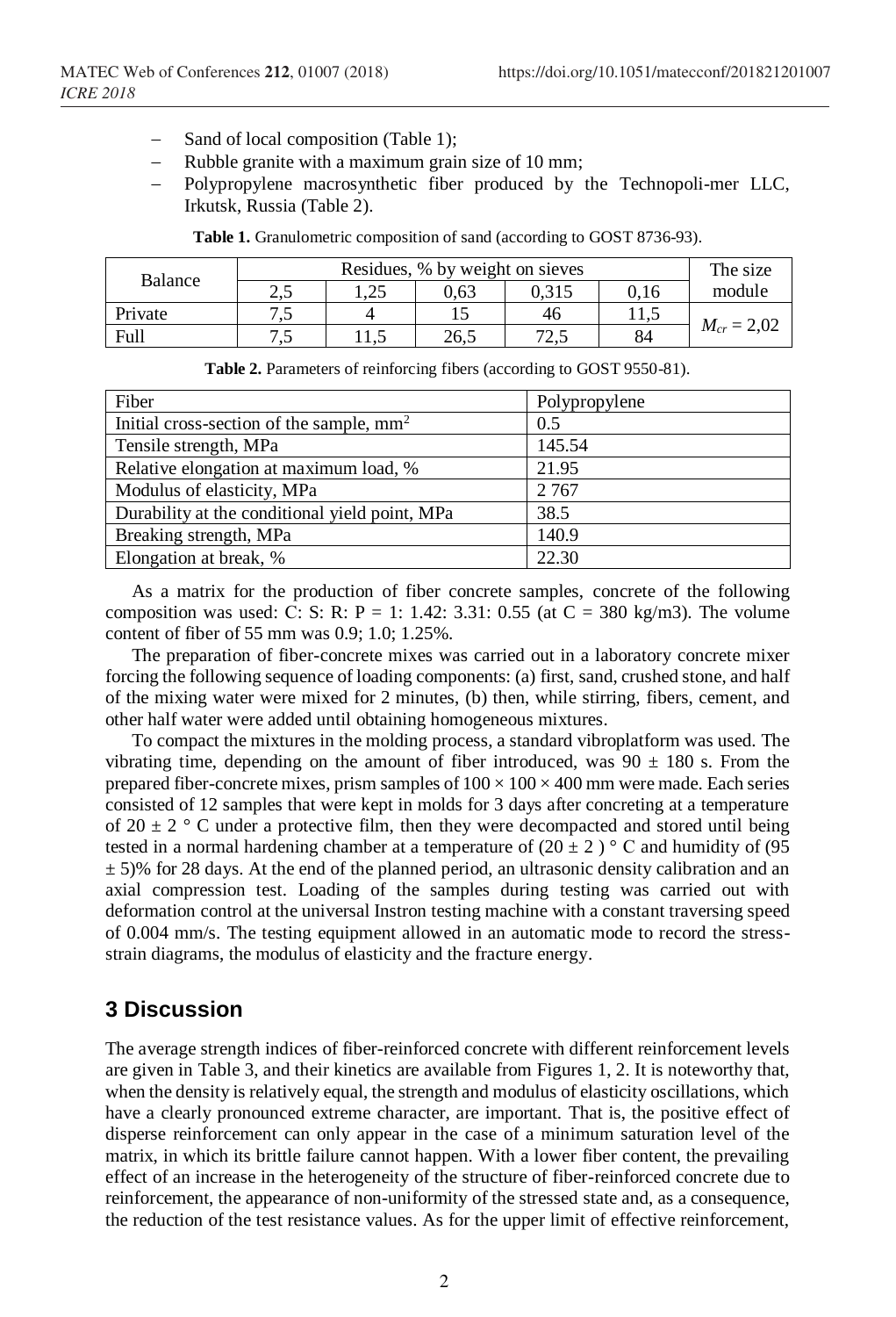the experimental data do not allow us to judge its level. However, judging by the data of other researchers, its presence is objectively conditioned by the limitation of the volume content of the concrete (matrix) per fiber and ensuring effective interaction between their shells [1, 6, 7, 8].

| Percent<br>reinforce<br>ment | Densit,<br>$g/cm^3$ | Cubic<br>strength $R$ ,<br>MPa | Prismatic<br>strength $R_{bn}$ ,<br>MPa | $R_{bn}/R$ | Voltages<br>corresponding to<br>the limit of<br>proportionality<br>$\sigma_{\rm\scriptscriptstyle {EV}}/R_{\rm\scriptscriptstyle {bh}}$ | Modulus<br>of<br>elasticit.<br>MPa |
|------------------------------|---------------------|--------------------------------|-----------------------------------------|------------|-----------------------------------------------------------------------------------------------------------------------------------------|------------------------------------|
| $\Omega$                     | 2,231               | 10,8                           | 8,57                                    | 0.79       | 0.84                                                                                                                                    | 7028                               |
| 0,9                          | 2.221               | 9.07                           | 6,61                                    | 0.73       | 0,87                                                                                                                                    | 5 0 5 2                            |
|                              | 2.228               | 9,30                           | 6.79                                    | 0.70       | 0,87                                                                                                                                    | 5 1 0 9                            |
| 1,25                         | 2.234               | 15,32                          | 10,45                                   | 0.68       | 0.86                                                                                                                                    | 6676                               |

**Table 3.** Results of tests of the samples being reinforced with macrosynthetic fiber.







Fig. 2. Kinetics of the modulus of elasticity on % of the fiber content.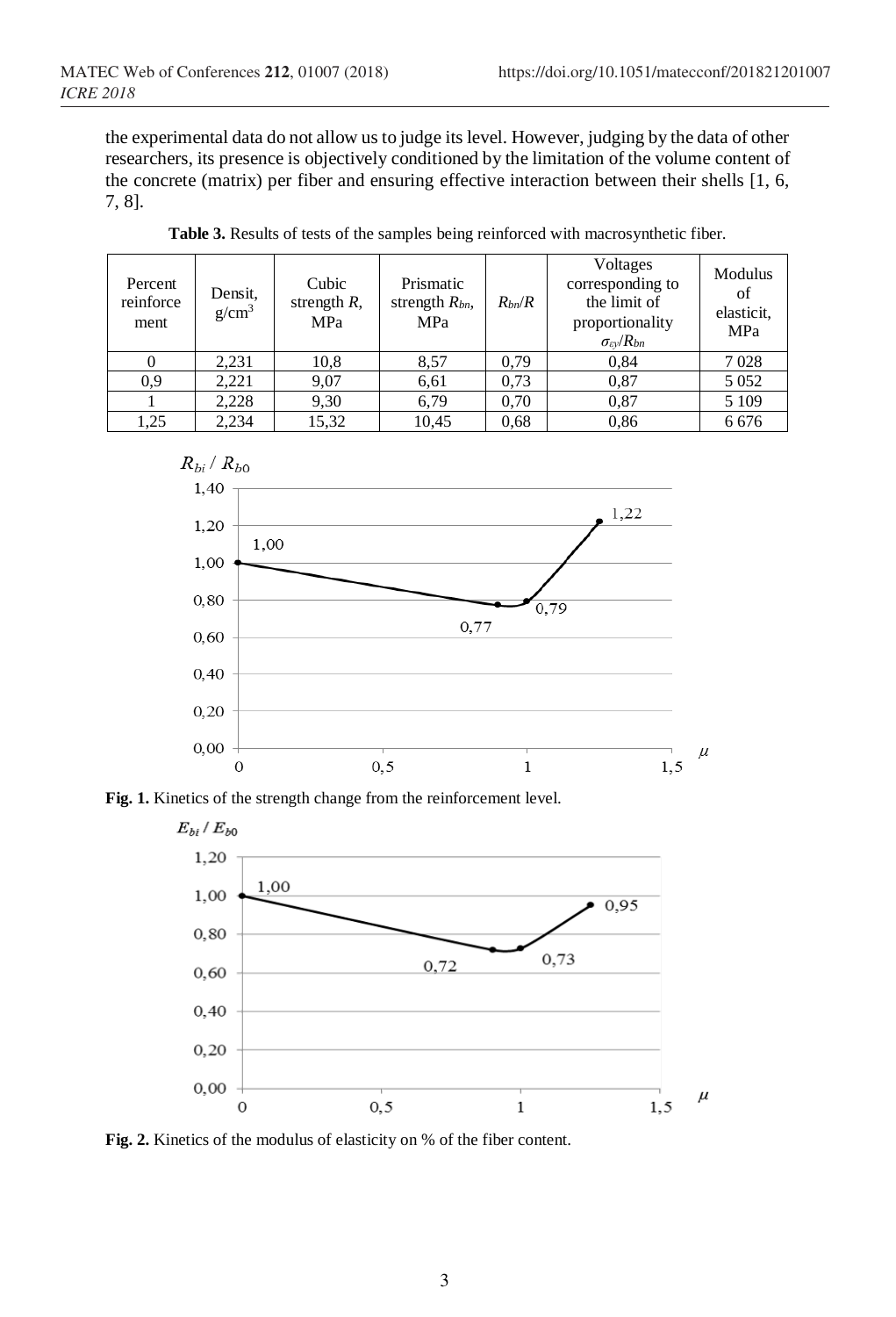

**Fig. 3.** Compression diagram and components of total deformation of fiber concrete.

The above is confirmed by data on the change in deformation properties of fiber reinforced concrete of various reinforcement levels (Table 4). An increase in the limiting compressibility of fiber-reinforced concrete, implemented under conditions of free deformation (*εult*) is observed. However, its dynamics is essentially non-monotonic, i. e. the intensive growth dramatically increases with reinforcement above the value of the minimum being required for the actual structure of the matrix (in the experiment: 0.9-1%).

|                          | Deformations $\varepsilon \times 10^5$ , corresponding to |                                                                                                             |                                                                                 |                                                       |                                                                                |                                  |  |
|--------------------------|-----------------------------------------------------------|-------------------------------------------------------------------------------------------------------------|---------------------------------------------------------------------------------|-------------------------------------------------------|--------------------------------------------------------------------------------|----------------------------------|--|
| reinforcement<br>Percent | prismatic<br>strength<br>$\mathcal{E}_{ult}$              | the maximum<br>of<br>deformations<br>(the end of the<br>descending<br>branch) $\varepsilon_{b, \text{max}}$ | proportionality<br>limit on the<br>ascending branch<br>$\epsilon_v \times 10^5$ | plastic<br>component<br>$\varepsilon_{nn}\times 10^5$ | the length<br>of the<br>descendin<br>g branch<br>$\varepsilon_{nn}\times 10^5$ | ట<br>હે<br>$\epsilon_{b,\ \max}$ |  |
|                          | 231                                                       | 337                                                                                                         | 126                                                                             | 101                                                   | 109                                                                            | 211                              |  |
| 0.9                      | 239                                                       | 341                                                                                                         | 148                                                                             | 92                                                    | 101                                                                            | 193                              |  |
|                          | 242                                                       | 393                                                                                                         | 144                                                                             | 98                                                    | 138                                                                            | 248                              |  |
| 1,25                     | 271                                                       | 375                                                                                                         | 166                                                                             | 105                                                   | 104                                                                            | 208                              |  |

**Table 4.** Components of the total strain of fibrous concrete.

A similar trend is noted in the kinetics of the maximum expected deformations under constrained deformation conditions  $\varepsilon_b$ , max. At the same time, the optimal reinforcement level for this indicator is very low (0.1-0.3%).

Of particular interest is the change in the structure of the deformations (Figure 3), which indirectly characterize the physical patterns of the fracture process when compressing fibrous concrete with a different content of fibers. It can be argued that there is a tendency to increase the share of elastic deformations by 7-10% regardless of the reinforcement factor. The range of plastic deformation is reduced due to a gradual and unstable increase in pseudoplastic deformation. There is an even maximum of constrained strains with reinforcement of 1%.

To analyze the resistance of fiber reinforced concrete with different reinforcement levels, energy costs were determined in the areas of elastic  $(W_1)$ , plastic  $(W_2)$  deformation and the descending branch of the compression diagram  $(W_3)$  (Table 5). The obtained data confirm the extreme character of the dependence of the resistance potential on the volume content of reinforcing elements. In this case, the established maximum of the positive reinforcement effect (1.25%) does not coincide with the level of optimal fiber saturation corresponding to the best resistance to cracking.